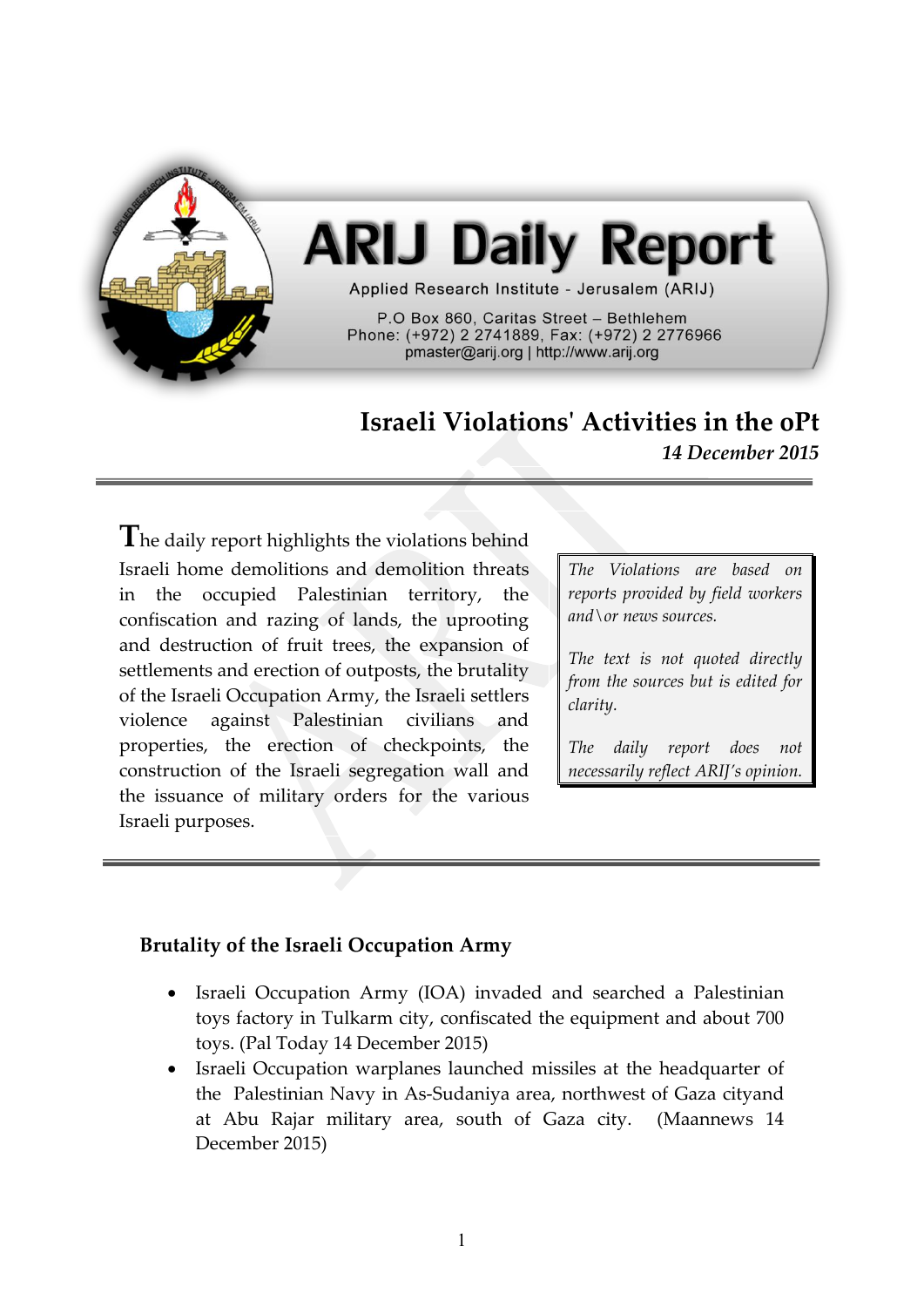- Israeli Occupation Army (IOA) opened fire at Palestinians while they were near the border fence, north of Beit Lahiya town, north of Gaza strip. (Al-Quds 14 December 2015)
- Israeli Occupation Army (IOA) opened fire at a group of Palestinians while they near the border fence, east of Al Qarara town, northeast of Khan Younis city, south of Gaza strip. (Safa 14 December 2015)
- Israeli Occupation Army (IOA) stormed and searched a Palestinian house in Nablus city. The targeted house is owned by the family of the Palestinian prisoner in the Israeli jail, Mohammad Ameen As-Sayeh. (ARN 14 December 2015)
- Israeli Occupation Army (IOA) invaded As-Sawiya village, south of Nablus city and fired stun grenades at Palestinian students. (Maannews 14 December 2015)

#### **Israeli Arrests**

- Israeli Occupation Army (IOA) arrested three Palestinians from Bab Hutta neighborhood in the old city of Jerusalem. The arrestees were identified as: Tamer Amjad Basati, Mohammad Abu Isninah and Mahmoud Salem. (SilwanIC 14 December 2015)
- Israeli Occupation Army (IOA) arrested two Palestinians from Jabal Al Mukabir town, south of Jerusalem city. The arrestees were identified as: Mohammad Khalilah and Mohammad Aziz Abdo. (SilwanIC 14 December 2015)
- Israeli Occupation Army (IOA) arrested Rami Abu Khalefah (23 years) after stopping him at Shufat military checkpoint, north of Jerusalem city. (SilwanIC 14 December 2015)
- Israeli Occupation Army (IOA) arrested 8 Palestinians after raiding and searching their houses in Qaryut village, south of Nablus city. The arrestees were identified as: Musleh Badawi, Mutasem Musleh Badawi, Mohammad Majli Issa, Islam Mohmmad Majli Issa, Abed Anwar Azzam, Tawfiq Khaldun Azzam, Muhannad Hisham and Qasid Mohammad Musa. (RB2000 14 December 2015)
- Israeli Occupation Army (IOA) arrested three Palestinians after storming and searching their houses in Hebron city. The arrestees were identified as: Haifa Makroum Abu Rimilah (37 years), Imad Abu Warda and Hisham Al Ju'ba. (RB2000 14 December 2015)
- Israeli Occupation Army (IOA) arrested three Palestinians from Al Arroub refugee camp, north of Hebron city. The arrestees were identified as: Said Ibrahim Al Badawi (24 years), Hitham Yousif Abu Ghazala (17 years), and Imad Zuhair Abu Warda (23 years) . (Al-Quds & RB2000 14 December 2015)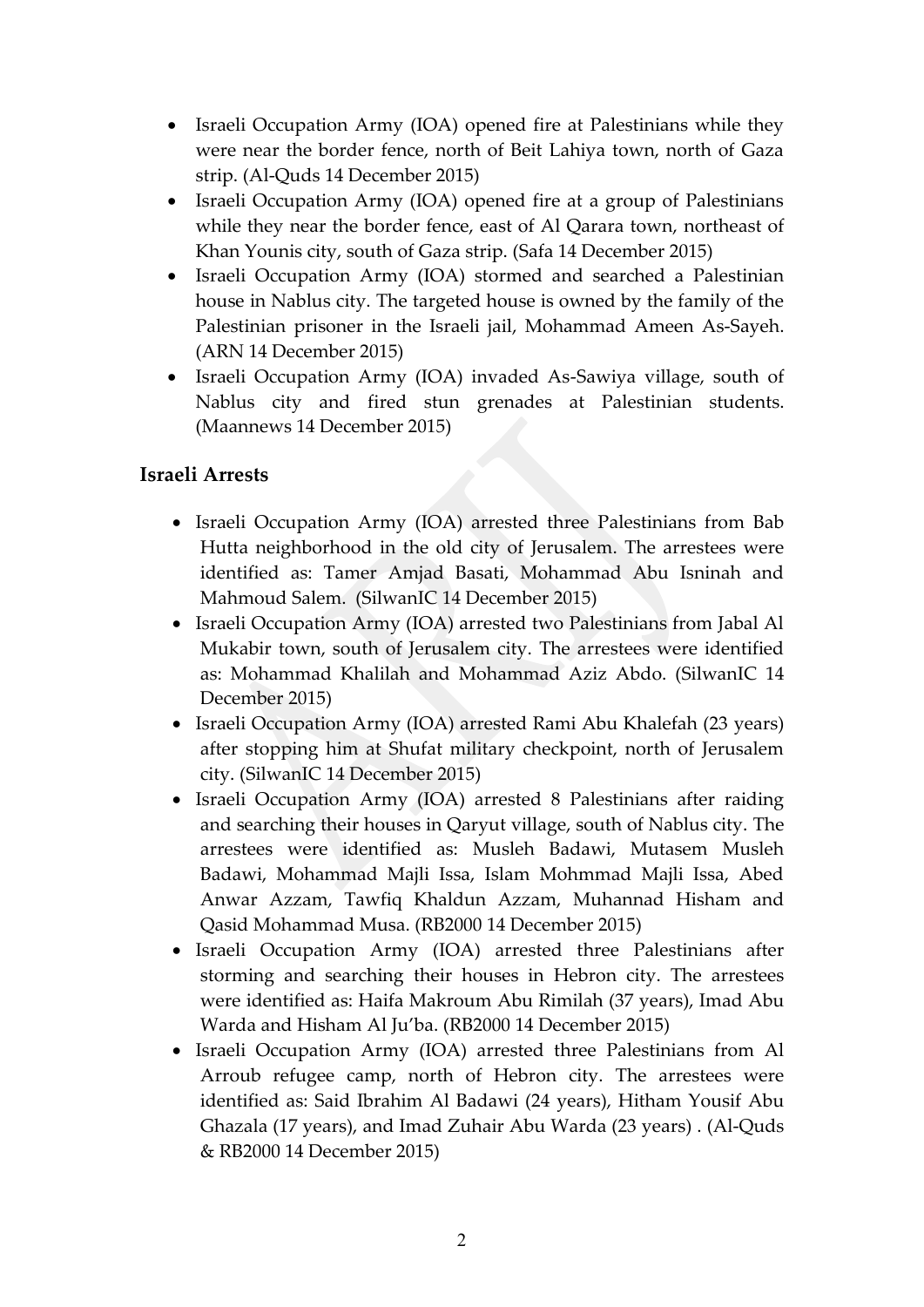- Israeli Occupation Army (IOA) arrested three Palestinians after storming their houses in Beit 'Awa town, west of Hebron city. The arrestees were identified as: Wale Suliman Abed An-Nabi, Ahmed 'Awni An-Nouri and Bari' Ismail Al Masalmah. (RB2000 14 December 2015)
- Israeli Occupation Army (IOA) arrested Ishaq Ismail Housha from Yatta town, south of Hebron city. (Al-Quds 14 December 2015)
- Israeli Occupation Army (IOA) arrested Loay Sobhi from Hizma town, northeast of Jerusalem city. (Wafa 14 December 2015)
- Israeli Occupation Army (IOA) arrested two Palestinians from Silwad town in Ramallah governorate, while they were interviewing the Israeli Intelligence Police. The arrestees were identified as: Mohammad Aboud Abu Khalil and Mahir Nader Hamed (27 years). (Wafa 14 December 2015)
- Israeli Occupation Army (IOA) arrested four Palestinians from Qalqiliya governorate. The arrestees were identified as: Yasser, Bilal and Bassam Hassan Daoud, and Hussen Sufian Daoud. (Wafa 14 December 2015)
- Israeli Occupation Army (IOA) arrested Thair Jamal Mohammad Yacoub from Tulkarm governorate, while he was visiting his brother in the Israeli Jail. (Wafa 14 December 2015)
- Undercover Israeli Army kidnapped Shadi Bassam Eid Haliqa (25 years) from Ash-Shuyukh village, north of Hebron city while he was near the Israeli settlement of Ma'ale Adumim. (Wattan 14 December 2015)

# **Israeli Settler Violence**

- Israeli settlers escorted by the Israeli Occupation Army (IOA) stormed Joseph tomb, east of Nablus city and performed Talmudic rituals. Clashes erupted between Palestinians and the IOA, where the IOA fired rubber bullets, teargas and stun grenades at Palestinians, causing dozens of suffocation cases and the injury of Issa Hashash (18 years). (Maannews 14 December 2015)
- Israeli settlers escorted by the Israeli Occupation Army (IOA) stormed Al Aqsa mosque in Jerusalem city and toured in its courtyard. (Wafa 14 December 2015)

# **Other**

 **Peace Now: 95% of funding for right-wing NGOs hidden from public. NGO Monitor says foreign states' funding is the problem.** The sources of some 95 percent funding for right-wing charities over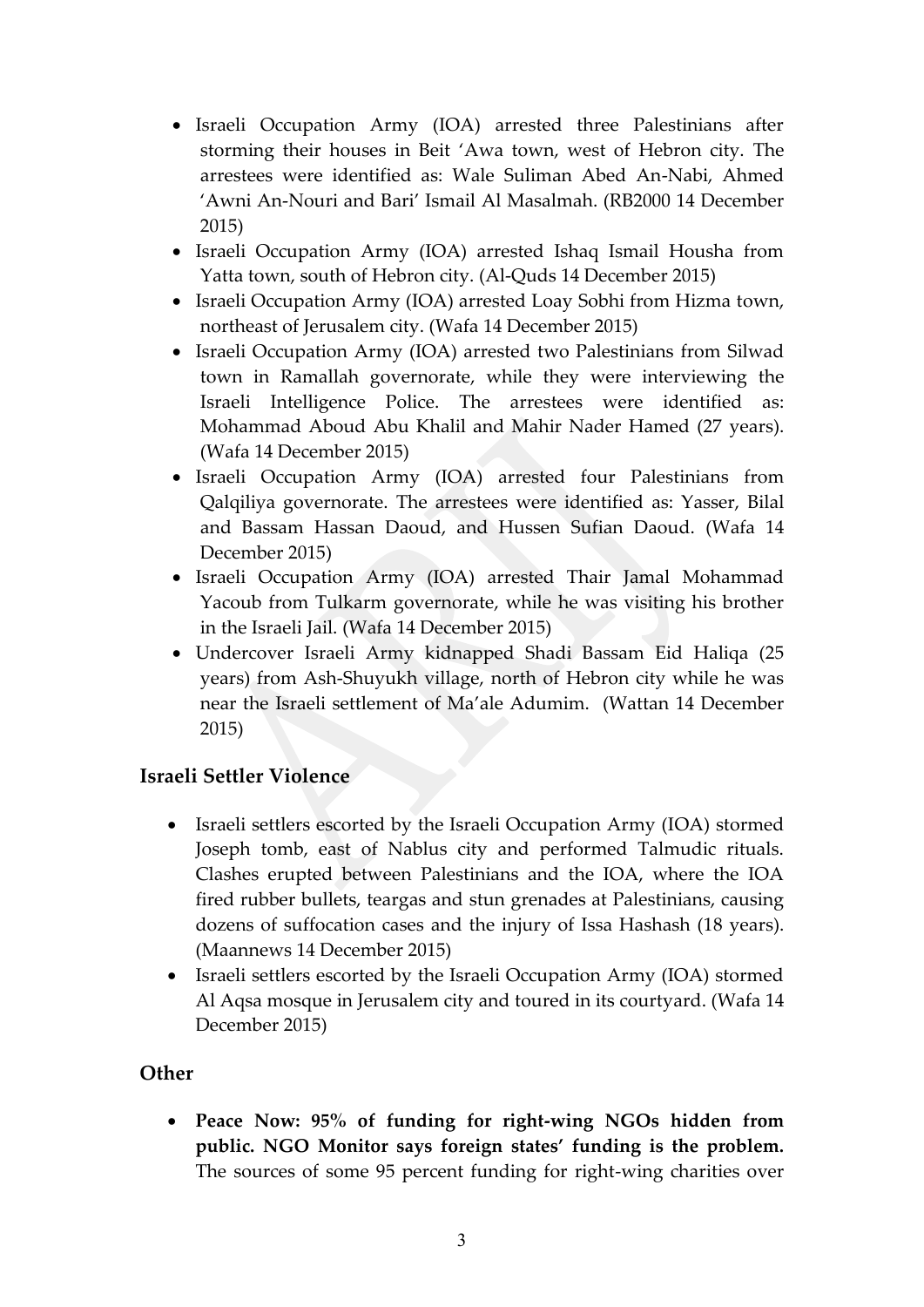the past decade were hidden from the public, according to a Peace Now report. The origin of NIS 567.7 million was hidden from the public amount, the report estimates. The left-wing NGO checked the transparency of right-wing nonprofits over the course of that period and was able to identify the sources of only 4.6% of their funding. Another 8.4% of the money was what the NGO called "allegedly transparent," donated under the name of another organization, though in practice it was impossible to know its actual source. "What is happening on the right side of the map with regards to transparency and exposing sources of foreign funding is absolute lawlessness. Hundreds of millions of shekels are flowing into Israel from anonymous sources, and no one has any way of knowing the source of the money," said Yariv Oppenheimer, head of Peace Now. The study looked into a number of leading right-leaning NGOs including NGO Monitor, Im Tirzu, Regavim, the Council of Jewish Communities in Judea, Samaria and the Gaza Strip, Mida, Ir David Foundation (Elad), Binyamin Settlers' Association, Shomron Settlers Committee, and the Institute for Zionist Strategies. The report also found that some NIS 100m. of public funds was transferred to NGOs through municipalities. According to Peace Now, this money was transferred via the "participation method," which sees public funds transferred to municipalities and in turn to various NGOs. "Even hundreds of millions of shekels that the government takes from the citizens of Israel and transfers to right-wing NGOs are not transparent, and it is impossible to know precisely in real-time how much public money goes to the settlements," said Oppenheimer. "Instead of putting a stop to the 'celebration' and enacting laws requiring transparency of everyone, the government is promoting selective laws that will apply in practice only to organizations opposing the government and whose contributions from abroad are already exposed and transparent," he said. Prof. Gerald Steinberg, president of NGO Monitor, responded to the report. "We welcome Peace Now's very belated agreement that full transparency is necessary for all foreign funding of political NGOs, regardless of ideology. Unfortunately, PN's report exploits this core democratic issue that impacts on Israel more than in any other country, to attack 'enemies real and imagined," Steinberg said. "After years of complaining that transparency legislation and research are 'McCarthyite' and 'fascist,' political NGOs affiliated with the New Israel Fund, including Peace Now, have recognized the importance of funding transparency and accountability for what are ostensibly nongovernment organizations, but [which] receive much of their money from governments," he said. He added: "NGO Monitor is a non-ideological research institute, receives all funding from private –